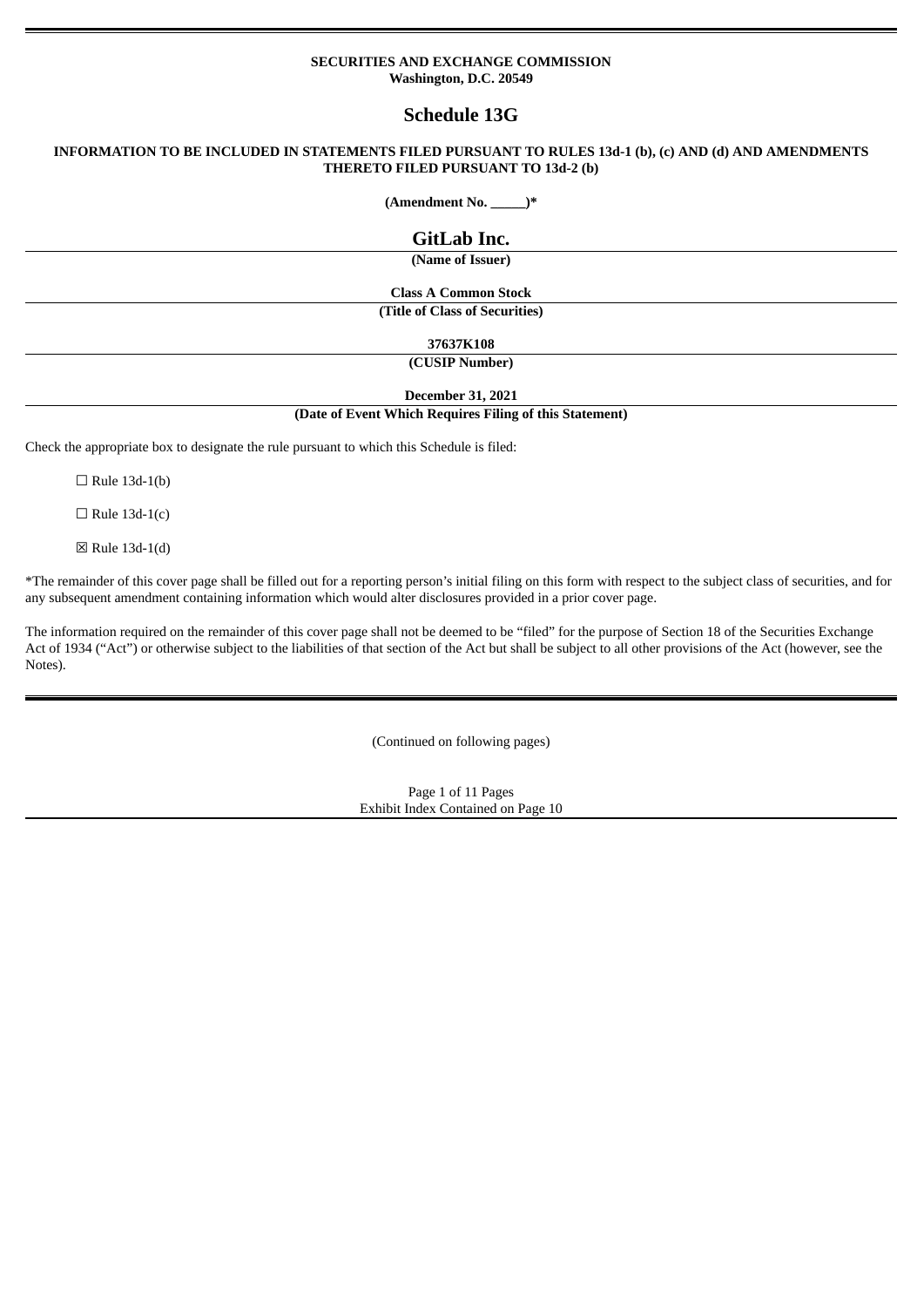| 14,931,200 shares <sup>*</sup> , except that ACM VII, the general partner of August VII, may be deemed to<br>have sole power to vote these shares, and W. Eric Carlborg ("Carlborg"), Howard Hartenbaum<br>("Hartenbaum") and David M. Hornik ("Hornik"), the members of ACM VII, may be deemed to |  |  |  |
|----------------------------------------------------------------------------------------------------------------------------------------------------------------------------------------------------------------------------------------------------------------------------------------------------|--|--|--|
|                                                                                                                                                                                                                                                                                                    |  |  |  |
|                                                                                                                                                                                                                                                                                                    |  |  |  |
|                                                                                                                                                                                                                                                                                                    |  |  |  |
| 14,931,200 shares <sup>*</sup> , except that ACM VII, the general partner of August VII, may be deemed to<br>have sole power to dispose of these shares, and Carlborg, Hartenbaum and Hornik, the members                                                                                          |  |  |  |
|                                                                                                                                                                                                                                                                                                    |  |  |  |
|                                                                                                                                                                                                                                                                                                    |  |  |  |
|                                                                                                                                                                                                                                                                                                    |  |  |  |
|                                                                                                                                                                                                                                                                                                    |  |  |  |
|                                                                                                                                                                                                                                                                                                    |  |  |  |
|                                                                                                                                                                                                                                                                                                    |  |  |  |
|                                                                                                                                                                                                                                                                                                    |  |  |  |
| 54.2%*                                                                                                                                                                                                                                                                                             |  |  |  |
|                                                                                                                                                                                                                                                                                                    |  |  |  |
|                                                                                                                                                                                                                                                                                                    |  |  |  |
|                                                                                                                                                                                                                                                                                                    |  |  |  |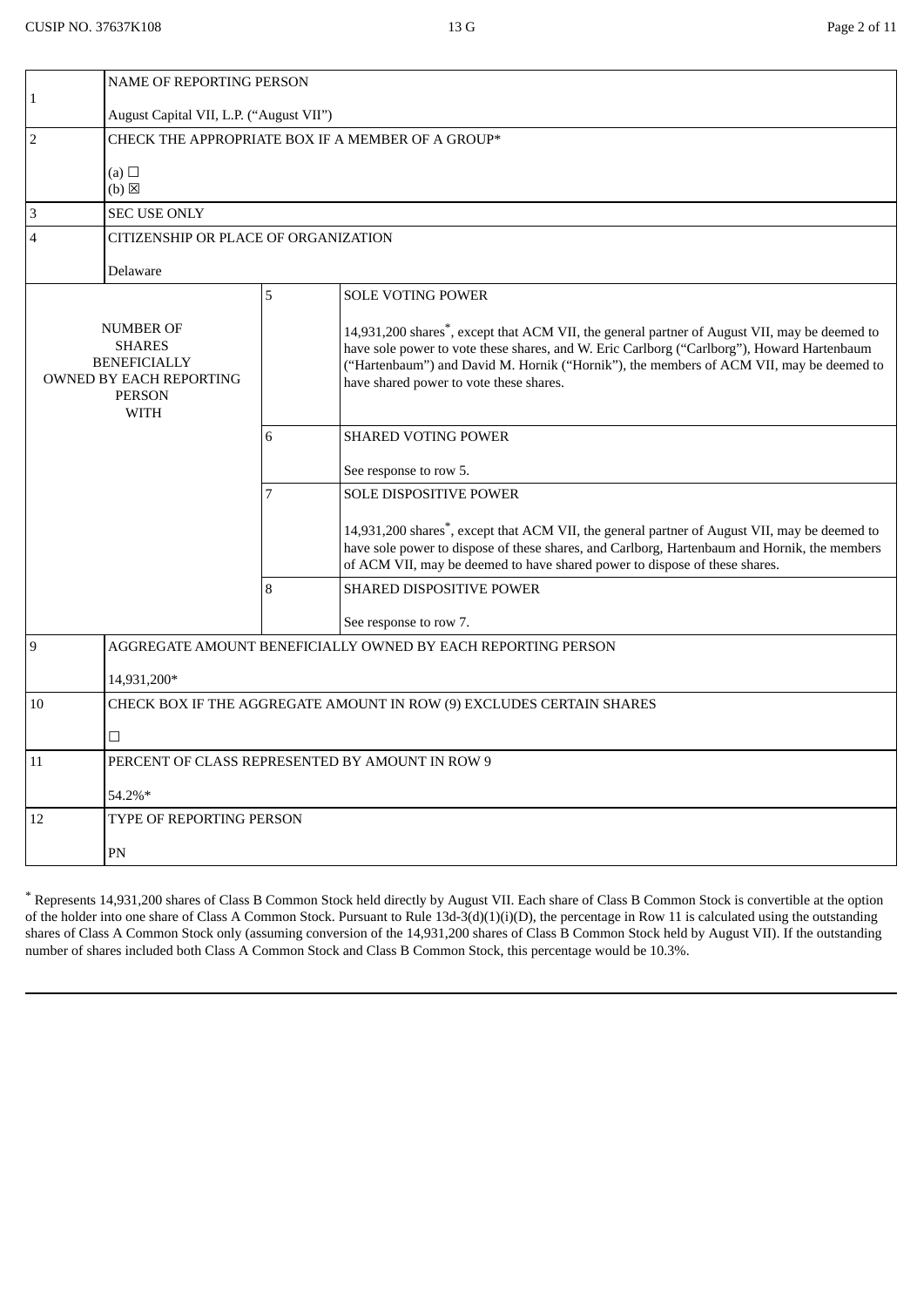|                                                                                                              | NAME OF REPORTING PERSON                                             |   |                                                                                                                                                                                                                                                                                                                  |  |  |
|--------------------------------------------------------------------------------------------------------------|----------------------------------------------------------------------|---|------------------------------------------------------------------------------------------------------------------------------------------------------------------------------------------------------------------------------------------------------------------------------------------------------------------|--|--|
| $\mathbf{1}$                                                                                                 | August Capital Management VII, L.L.C. ("ACM VII")                    |   |                                                                                                                                                                                                                                                                                                                  |  |  |
| $\overline{2}$                                                                                               | CHECK THE APPROPRIATE BOX IF A MEMBER OF A GROUP*                    |   |                                                                                                                                                                                                                                                                                                                  |  |  |
|                                                                                                              | (a) $\Box$<br>$(b)$ $\boxtimes$                                      |   |                                                                                                                                                                                                                                                                                                                  |  |  |
| $\ensuremath{\mathsf{3}}$                                                                                    | <b>SEC USE ONLY</b>                                                  |   |                                                                                                                                                                                                                                                                                                                  |  |  |
| $\overline{4}$                                                                                               | CITIZENSHIP OR PLACE OF ORGANIZATION                                 |   |                                                                                                                                                                                                                                                                                                                  |  |  |
|                                                                                                              | Delaware                                                             |   |                                                                                                                                                                                                                                                                                                                  |  |  |
|                                                                                                              |                                                                      | 5 | <b>SOLE VOTING POWER</b>                                                                                                                                                                                                                                                                                         |  |  |
| NUMBER OF<br><b>SHARES</b><br><b>BENEFICIALLY</b><br>OWNED BY EACH REPORTING<br><b>PERSON</b><br><b>WITH</b> |                                                                      |   | 14,931,200 shares*, of which all are directly owned by August VII. ACM VII, the general<br>partner of August VII, may be deemed to have sole power to vote these shares, and Carlborg,<br>Hartenbaum and Hornik, the members of ACM VII, may be deemed to have shared power to vote<br>these shares.             |  |  |
|                                                                                                              |                                                                      | 6 | <b>SHARED VOTING POWER</b>                                                                                                                                                                                                                                                                                       |  |  |
|                                                                                                              |                                                                      |   | See response to row 5.                                                                                                                                                                                                                                                                                           |  |  |
|                                                                                                              |                                                                      | 7 | SOLE DISPOSITIVE POWER                                                                                                                                                                                                                                                                                           |  |  |
|                                                                                                              |                                                                      |   | 14,931,200 shares*, of which all are directly owned by August VII. ACM VII, the general<br>partner of August VII, may be deemed to have sole power to dispose of these shares, and<br>Carlborg, Hartenbaum and Hornik, the members of ACM VII, may be deemed to have shared<br>power to dispose of these shares. |  |  |
|                                                                                                              |                                                                      | 8 | SHARED DISPOSITIVE POWER                                                                                                                                                                                                                                                                                         |  |  |
|                                                                                                              |                                                                      |   | See response to row 7.                                                                                                                                                                                                                                                                                           |  |  |
| 9                                                                                                            |                                                                      |   | AGGREGATE AMOUNT BENEFICIALLY OWNED BY EACH REPORTING PERSON                                                                                                                                                                                                                                                     |  |  |
|                                                                                                              | 14,931,200*                                                          |   |                                                                                                                                                                                                                                                                                                                  |  |  |
| 10                                                                                                           | CHECK BOX IF THE AGGREGATE AMOUNT IN ROW (9) EXCLUDES CERTAIN SHARES |   |                                                                                                                                                                                                                                                                                                                  |  |  |
|                                                                                                              | $\Box$                                                               |   |                                                                                                                                                                                                                                                                                                                  |  |  |
| 11                                                                                                           | PERCENT OF CLASS REPRESENTED BY AMOUNT IN ROW 9                      |   |                                                                                                                                                                                                                                                                                                                  |  |  |
|                                                                                                              | 54.2%*                                                               |   |                                                                                                                                                                                                                                                                                                                  |  |  |
| 12                                                                                                           | <b>TYPE OF REPORTING PERSON</b>                                      |   |                                                                                                                                                                                                                                                                                                                  |  |  |
|                                                                                                              | $00\,$                                                               |   |                                                                                                                                                                                                                                                                                                                  |  |  |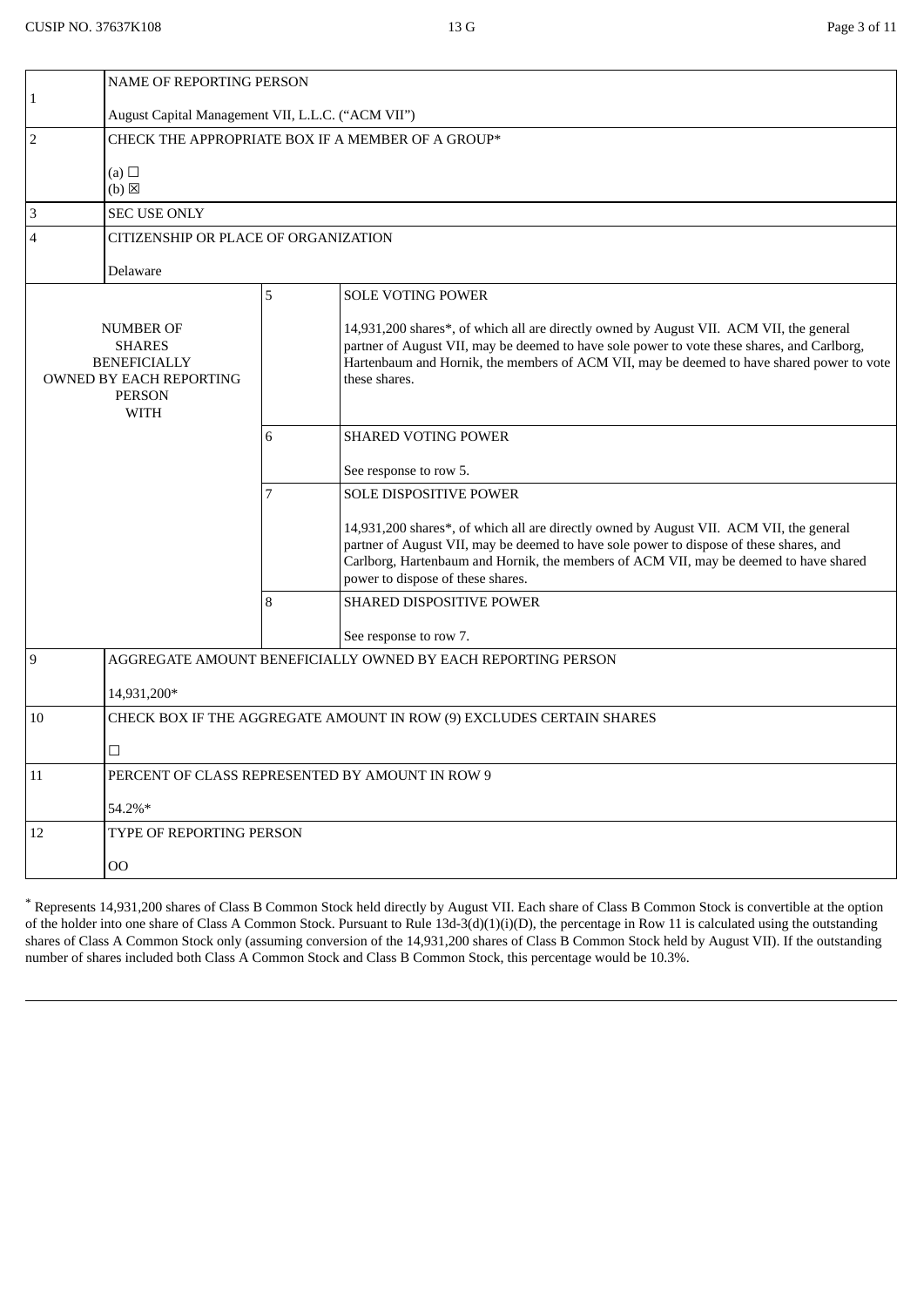|                                                                                | <b>NAME OF REPORTING PERSON</b>                 |                          |                                                                                                                                                                                                                                                                                                                  |  |  |
|--------------------------------------------------------------------------------|-------------------------------------------------|--------------------------|------------------------------------------------------------------------------------------------------------------------------------------------------------------------------------------------------------------------------------------------------------------------------------------------------------------|--|--|
| $\mathbf{1}$                                                                   | W. Eric Carlborg ("Carlborg")                   |                          |                                                                                                                                                                                                                                                                                                                  |  |  |
| $\overline{2}$                                                                 |                                                 |                          | CHECK THE APPROPRIATE BOX IF A MEMBER OF A GROUP*                                                                                                                                                                                                                                                                |  |  |
|                                                                                | (a) $\Box$<br>(b) <b>区</b>                      |                          |                                                                                                                                                                                                                                                                                                                  |  |  |
| 3                                                                              | <b>SEC USE ONLY</b>                             |                          |                                                                                                                                                                                                                                                                                                                  |  |  |
| 4                                                                              | CITIZENSHIP OR PLACE OF ORGANIZATION            |                          |                                                                                                                                                                                                                                                                                                                  |  |  |
|                                                                                | U.S. Citizen                                    |                          |                                                                                                                                                                                                                                                                                                                  |  |  |
|                                                                                |                                                 | 5                        | <b>SOLE VOTING POWER</b>                                                                                                                                                                                                                                                                                         |  |  |
|                                                                                | <b>NUMBER OF</b>                                |                          | 0 shares                                                                                                                                                                                                                                                                                                         |  |  |
|                                                                                | <b>SHARES</b>                                   |                          | <b>SHARED VOTING POWER</b>                                                                                                                                                                                                                                                                                       |  |  |
| <b>BENEFICIALLY</b><br>OWNED BY EACH REPORTING<br><b>PERSON</b><br><b>WITH</b> |                                                 |                          | 14,931,200 shares*, of which all are directly owned by August VII. ACM VII, the general<br>partner of August VII, may be deemed to have sole power to vote these shares, and Carlborg,<br>Hartenbaum and Hornik, the members of ACM VII, may be deemed to have shared power to vote<br>these shares.             |  |  |
|                                                                                |                                                 | 7                        | <b>SOLE DISPOSITIVE POWER</b>                                                                                                                                                                                                                                                                                    |  |  |
|                                                                                |                                                 |                          | 0 shares                                                                                                                                                                                                                                                                                                         |  |  |
|                                                                                |                                                 | 8                        | <b>SHARED DISPOSITIVE POWER</b>                                                                                                                                                                                                                                                                                  |  |  |
|                                                                                |                                                 |                          | 14,931,200 shares*, of which all are directly owned by August VII. ACM VII, the general<br>partner of August VII, may be deemed to have sole power to dispose of these shares, and<br>Carlborg, Hartenbaum and Hornik, the members of ACM VII, may be deemed to have shared<br>power to dispose of these shares. |  |  |
| $\overline{9}$                                                                 |                                                 |                          | AGGREGATE AMOUNT BENEFICIALLY OWNED BY EACH REPORTING PERSON                                                                                                                                                                                                                                                     |  |  |
|                                                                                | 14,931,200*                                     |                          |                                                                                                                                                                                                                                                                                                                  |  |  |
| CHECK BOX IF THE AGGREGATE AMOUNT IN ROW (9) EXCLUDES CERTAIN SHARES<br>10     |                                                 |                          |                                                                                                                                                                                                                                                                                                                  |  |  |
|                                                                                | $\Box$                                          |                          |                                                                                                                                                                                                                                                                                                                  |  |  |
| 11                                                                             | PERCENT OF CLASS REPRESENTED BY AMOUNT IN ROW 9 |                          |                                                                                                                                                                                                                                                                                                                  |  |  |
|                                                                                | 54.2%*                                          |                          |                                                                                                                                                                                                                                                                                                                  |  |  |
| 12                                                                             |                                                 | TYPE OF REPORTING PERSON |                                                                                                                                                                                                                                                                                                                  |  |  |
|                                                                                | IN                                              |                          |                                                                                                                                                                                                                                                                                                                  |  |  |
|                                                                                |                                                 |                          |                                                                                                                                                                                                                                                                                                                  |  |  |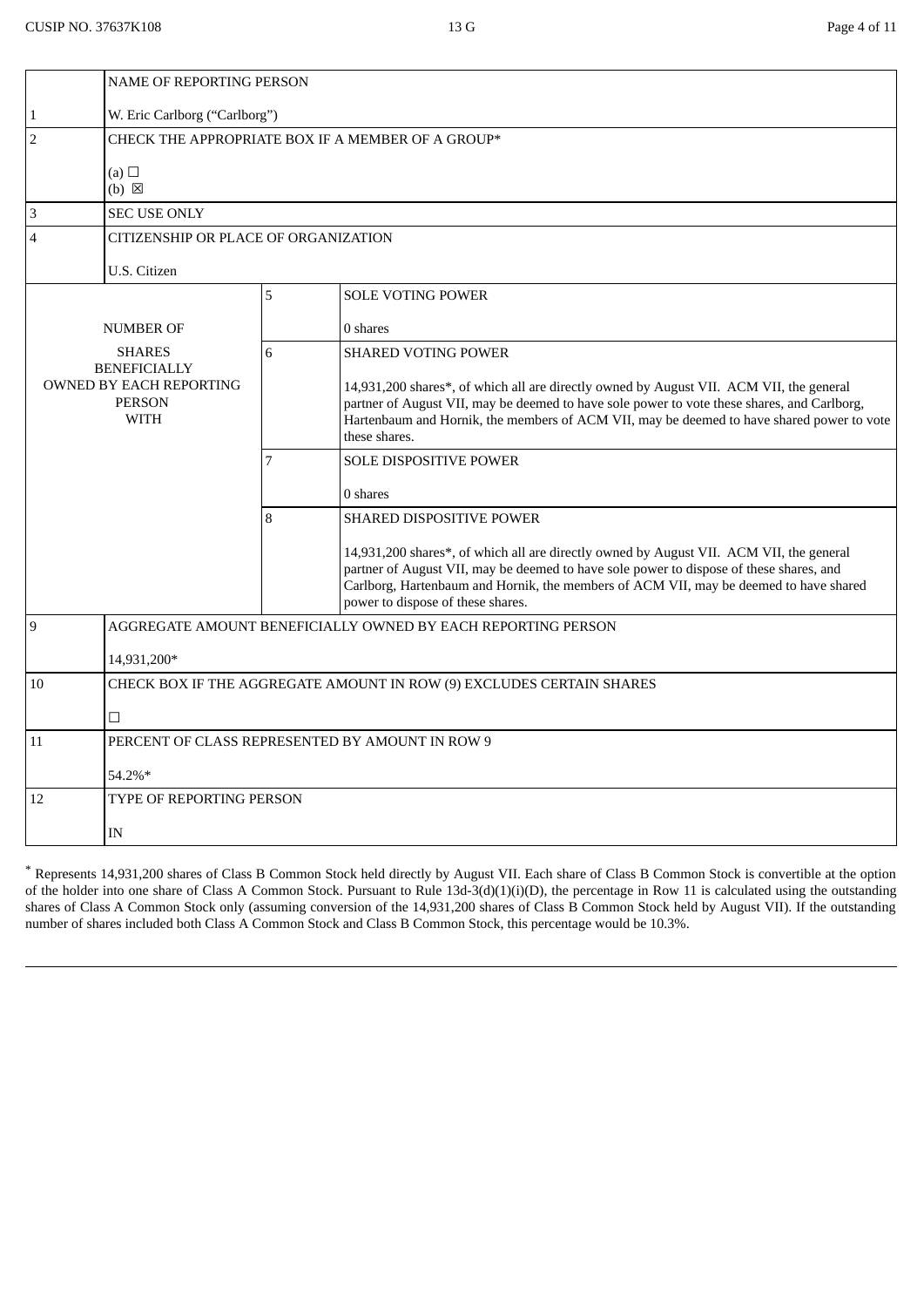|                                                                                | <b>NAME OF REPORTING PERSON</b>                 |                                                   |                                                                                                                                                                                                                                                                                                                  |  |  |
|--------------------------------------------------------------------------------|-------------------------------------------------|---------------------------------------------------|------------------------------------------------------------------------------------------------------------------------------------------------------------------------------------------------------------------------------------------------------------------------------------------------------------------|--|--|
| $\mathbf{1}$                                                                   | Howard Hartenbaum ("Hartenbaum")                |                                                   |                                                                                                                                                                                                                                                                                                                  |  |  |
| $\overline{2}$                                                                 |                                                 | CHECK THE APPROPRIATE BOX IF A MEMBER OF A GROUP* |                                                                                                                                                                                                                                                                                                                  |  |  |
|                                                                                | (a) $\Box$<br>$(b)$ $\boxtimes$                 |                                                   |                                                                                                                                                                                                                                                                                                                  |  |  |
| 3                                                                              | <b>SEC USE ONLY</b>                             |                                                   |                                                                                                                                                                                                                                                                                                                  |  |  |
| 4                                                                              | CITIZENSHIP OR PLACE OF ORGANIZATION            |                                                   |                                                                                                                                                                                                                                                                                                                  |  |  |
|                                                                                | U.S. Citizen                                    |                                                   |                                                                                                                                                                                                                                                                                                                  |  |  |
|                                                                                |                                                 | 5                                                 | <b>SOLE VOTING POWER</b>                                                                                                                                                                                                                                                                                         |  |  |
|                                                                                | <b>NUMBER OF</b>                                |                                                   | 0 shares                                                                                                                                                                                                                                                                                                         |  |  |
| <b>SHARES</b>                                                                  |                                                 | 6                                                 | <b>SHARED VOTING POWER</b>                                                                                                                                                                                                                                                                                       |  |  |
| <b>BENEFICIALLY</b><br>OWNED BY EACH REPORTING<br><b>PERSON</b><br><b>WITH</b> |                                                 |                                                   | 14,931,200 shares*, of which all are directly owned by August VII. ACM VII, the general<br>partner of August VII, may be deemed to have sole power to vote these shares, and Carlborg,<br>Hartenbaum and Hornik, the members of ACM VII, may be deemed to have shared power to vote<br>these shares.             |  |  |
|                                                                                |                                                 | 7                                                 | <b>SOLE DISPOSITIVE POWER</b>                                                                                                                                                                                                                                                                                    |  |  |
|                                                                                |                                                 |                                                   | 0 shares                                                                                                                                                                                                                                                                                                         |  |  |
|                                                                                |                                                 | 8                                                 | SHARED DISPOSITIVE POWER                                                                                                                                                                                                                                                                                         |  |  |
|                                                                                |                                                 |                                                   | 14,931,200 shares*, of which all are directly owned by August VII. ACM VII, the general<br>partner of August VII, may be deemed to have sole power to dispose of these shares, and<br>Carlborg, Hartenbaum and Hornik, the members of ACM VII, may be deemed to have shared<br>power to dispose of these shares. |  |  |
| 9<br>AGGREGATE AMOUNT BENEFICIALLY OWNED BY EACH REPORTING PERSON              |                                                 |                                                   |                                                                                                                                                                                                                                                                                                                  |  |  |
|                                                                                | 14,931,200*                                     |                                                   |                                                                                                                                                                                                                                                                                                                  |  |  |
| CHECK BOX IF THE AGGREGATE AMOUNT IN ROW (9) EXCLUDES CERTAIN SHARES<br>10     |                                                 |                                                   |                                                                                                                                                                                                                                                                                                                  |  |  |
|                                                                                | $\Box$                                          |                                                   |                                                                                                                                                                                                                                                                                                                  |  |  |
| 11                                                                             | PERCENT OF CLASS REPRESENTED BY AMOUNT IN ROW 9 |                                                   |                                                                                                                                                                                                                                                                                                                  |  |  |
|                                                                                | 54.2%*                                          |                                                   |                                                                                                                                                                                                                                                                                                                  |  |  |
| 12                                                                             | TYPE OF REPORTING PERSON                        |                                                   |                                                                                                                                                                                                                                                                                                                  |  |  |
|                                                                                | IN                                              |                                                   |                                                                                                                                                                                                                                                                                                                  |  |  |
|                                                                                |                                                 |                                                   |                                                                                                                                                                                                                                                                                                                  |  |  |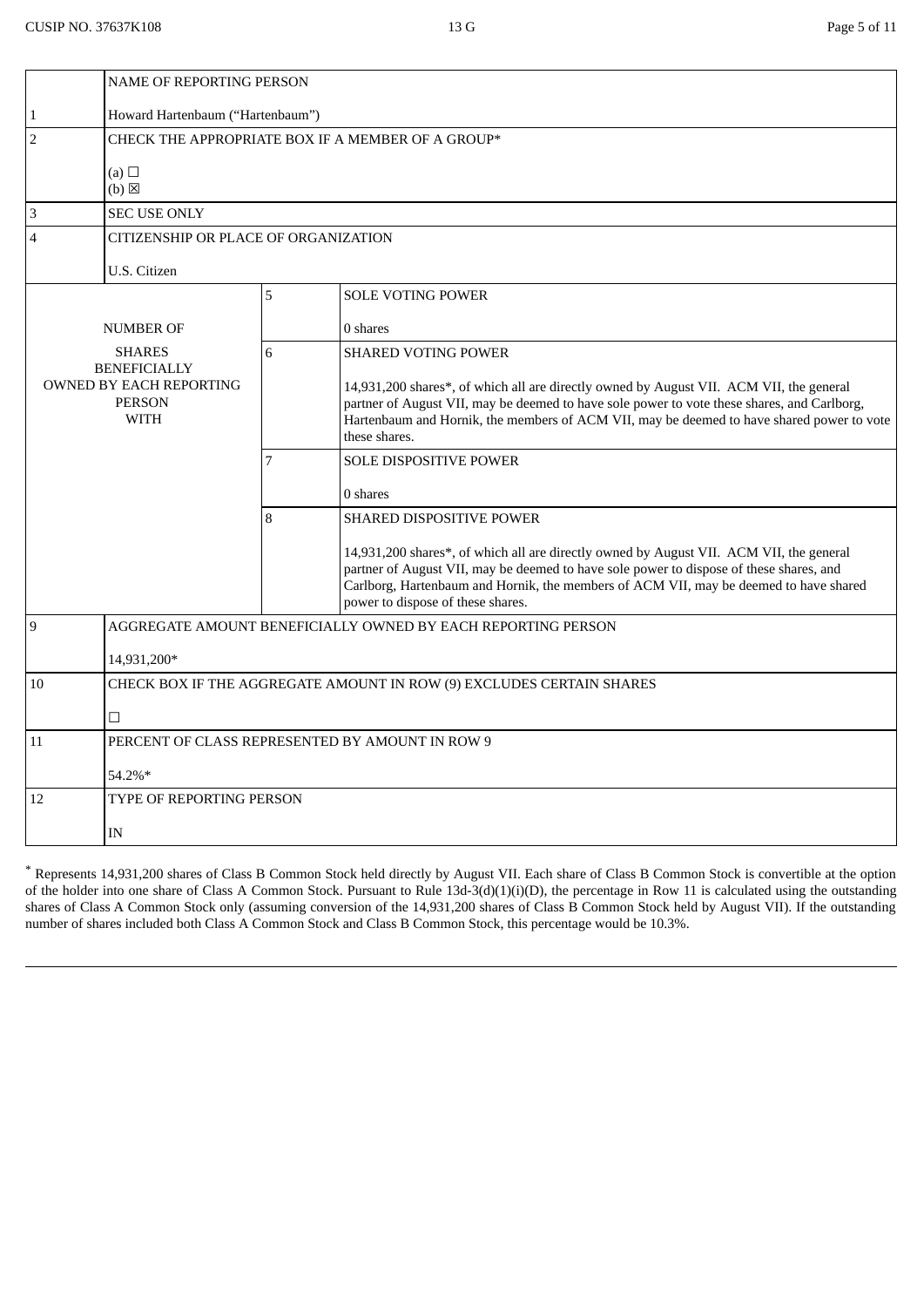|                                                                                | <b>NAME OF REPORTING PERSON</b>                   |   |                                                                                                                                                                                                                                                                                                                  |  |
|--------------------------------------------------------------------------------|---------------------------------------------------|---|------------------------------------------------------------------------------------------------------------------------------------------------------------------------------------------------------------------------------------------------------------------------------------------------------------------|--|
| $\mathbf{1}$                                                                   | David Hornik ("Hornik")                           |   |                                                                                                                                                                                                                                                                                                                  |  |
| $\overline{2}$                                                                 | CHECK THE APPROPRIATE BOX IF A MEMBER OF A GROUP* |   |                                                                                                                                                                                                                                                                                                                  |  |
|                                                                                | (a) $\Box$<br>$(b)$ $\boxtimes$                   |   |                                                                                                                                                                                                                                                                                                                  |  |
| 3                                                                              | <b>SEC USE ONLY</b>                               |   |                                                                                                                                                                                                                                                                                                                  |  |
| CITIZENSHIP OR PLACE OF ORGANIZATION<br>4                                      |                                                   |   |                                                                                                                                                                                                                                                                                                                  |  |
|                                                                                | U.S. Citizen                                      |   |                                                                                                                                                                                                                                                                                                                  |  |
|                                                                                |                                                   | 5 | <b>SOLE VOTING POWER</b>                                                                                                                                                                                                                                                                                         |  |
|                                                                                | <b>NUMBER OF</b>                                  |   | 0 shares                                                                                                                                                                                                                                                                                                         |  |
|                                                                                | <b>SHARES</b>                                     | 6 | <b>SHARED VOTING POWER</b>                                                                                                                                                                                                                                                                                       |  |
| <b>BENEFICIALLY</b><br>OWNED BY EACH REPORTING<br><b>PERSON</b><br><b>WITH</b> |                                                   |   | 14,931,200 shares*, of which all are directly owned by August VII. ACM VII, the general<br>partner of August VII, may be deemed to have sole power to vote these shares, and Carlborg,<br>Hartenbaum and Hornik, the members of ACM VII, may be deemed to have shared power to vote<br>these shares.             |  |
|                                                                                |                                                   | 7 | SOLE DISPOSITIVE POWER                                                                                                                                                                                                                                                                                           |  |
|                                                                                |                                                   |   | 0 shares                                                                                                                                                                                                                                                                                                         |  |
|                                                                                |                                                   | 8 | SHARED DISPOSITIVE POWER                                                                                                                                                                                                                                                                                         |  |
|                                                                                |                                                   |   | 14,931,200 shares*, of which all are directly owned by August VII. ACM VII, the general<br>partner of August VII, may be deemed to have sole power to dispose of these shares, and<br>Carlborg, Hartenbaum and Hornik, the members of ACM VII, may be deemed to have shared<br>power to dispose of these shares. |  |
| 9<br>AGGREGATE AMOUNT BENEFICIALLY OWNED BY EACH REPORTING PERSON              |                                                   |   |                                                                                                                                                                                                                                                                                                                  |  |
|                                                                                | 14,931,200*                                       |   |                                                                                                                                                                                                                                                                                                                  |  |
| CHECK BOX IF THE AGGREGATE AMOUNT IN ROW (9) EXCLUDES CERTAIN SHARES<br>10     |                                                   |   |                                                                                                                                                                                                                                                                                                                  |  |
|                                                                                | $\Box$                                            |   |                                                                                                                                                                                                                                                                                                                  |  |
| 11                                                                             | PERCENT OF CLASS REPRESENTED BY AMOUNT IN ROW 9   |   |                                                                                                                                                                                                                                                                                                                  |  |
|                                                                                | 54.2%*                                            |   |                                                                                                                                                                                                                                                                                                                  |  |
| 12                                                                             | TYPE OF REPORTING PERSON                          |   |                                                                                                                                                                                                                                                                                                                  |  |
|                                                                                | IN                                                |   |                                                                                                                                                                                                                                                                                                                  |  |
|                                                                                |                                                   |   |                                                                                                                                                                                                                                                                                                                  |  |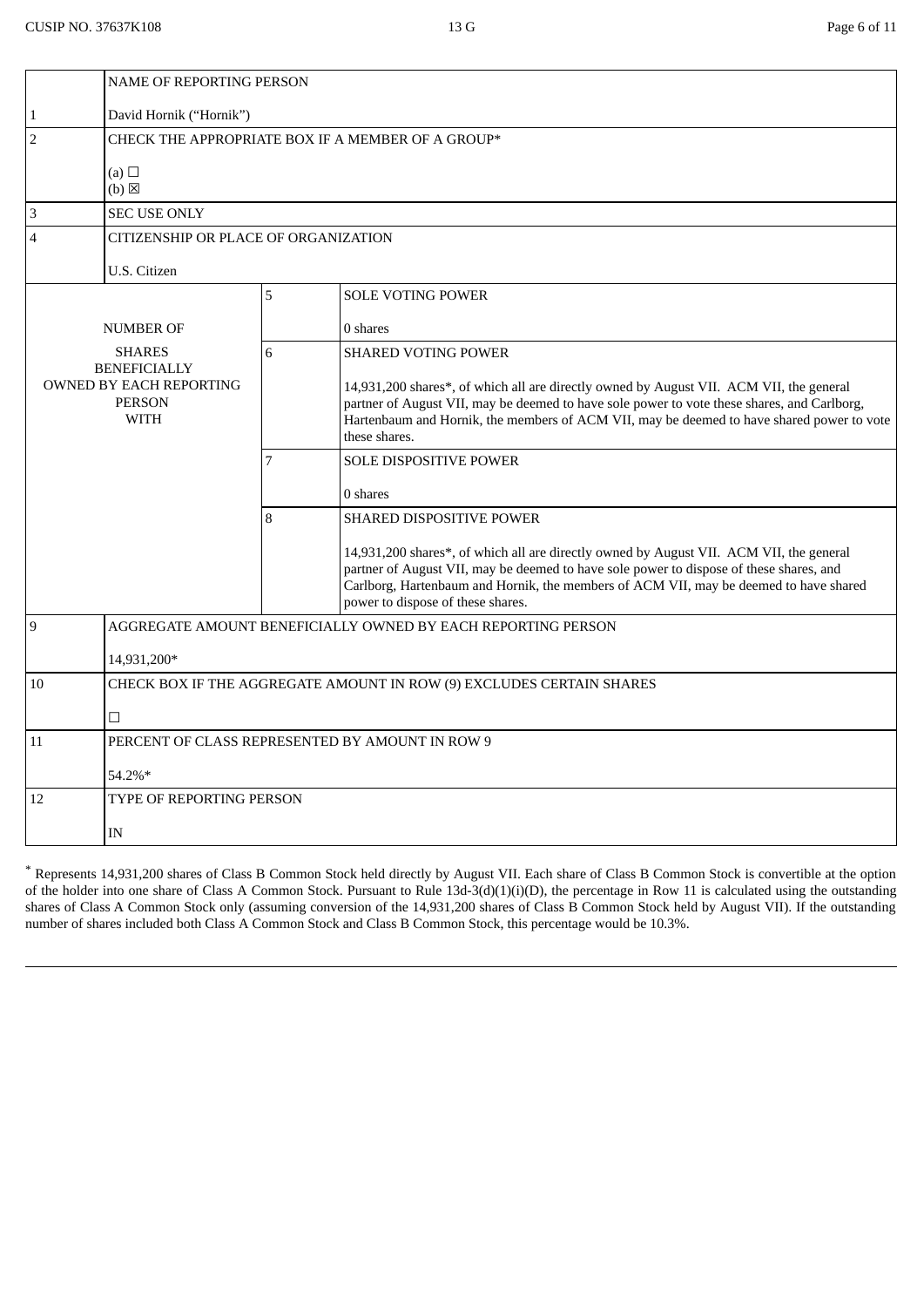| ITEM 1(A). | <b>NAME OF ISSUER</b> |
|------------|-----------------------|
|            |                       |

GitLab Inc.

## ITEM 1(B). ADDRESS OF ISSUER'S PRINCIPAL EXECUTIVE OFFICES

Not applicable. The issuer is a remote-only company that does not maintain a headquarters or principal executive office.

## ITEM 2(A). NAME OF PERSONS FILING

This Statement is filed by August Capital VII, L.P. ("August VII"), August Capital Management VII, L.L.C., a Delaware limited liability company ("ACM VII"), and W. Eric Carlborg ("Carlborg"), Howard Hartenbaum ("Hartenbaum") and David M. Hornik ("Hornik"). The foregoing entities and individuals are collectively referred to as the "Reporting Persons."

ACM VII, the general partner of August VII, may be deemed to have sole power to vote and sole power to dispose of shares of the issuer directly owned by August VII.

Carlborg, Hartenbaum and Hornik are members of ACM VII and may be deemed to have shared power to vote and shared power to dispose of shares of the issuer directly owned by August VII.

#### ITEM 2(B). ADDRESS OF PRINCIPAL BUSINESS OFFICE

The address for each reporting person is:

August Capital 893A Folsom Street San Francisco, California 94107

#### ITEM 2(C). CITIZENSHIP

August VII is a Delaware limited partnership. ACM VII is a Delaware limited liability company. Carlborg, Hartenbaum and Hornik are United States Citizens.

#### ITEM 2(D) and (E). TITLE OF CLASS OF SECURITIES AND CUSIP NUMBER

Class A Common Stock CUSIP #37637K108

### ITEM 3. Not Applicable.

ITEM 4. OWNERSHIP

Provide the following information regarding the aggregate number and percentage of the class of securities of the issuer identified in Item 1.

The following information with respect to the ownership of the Class A Common Stock of the issuer by the persons filing this Statement is provided as of December 31, 2021 (based on 12,600,000 shares of Class A Common Stock and 132,200,000 shares of Class B Common Stock of the issuer outstanding as of November 29, 2021 as reported by the issuer in its Form 10-Q for the quarterly period ended October 31, 2021).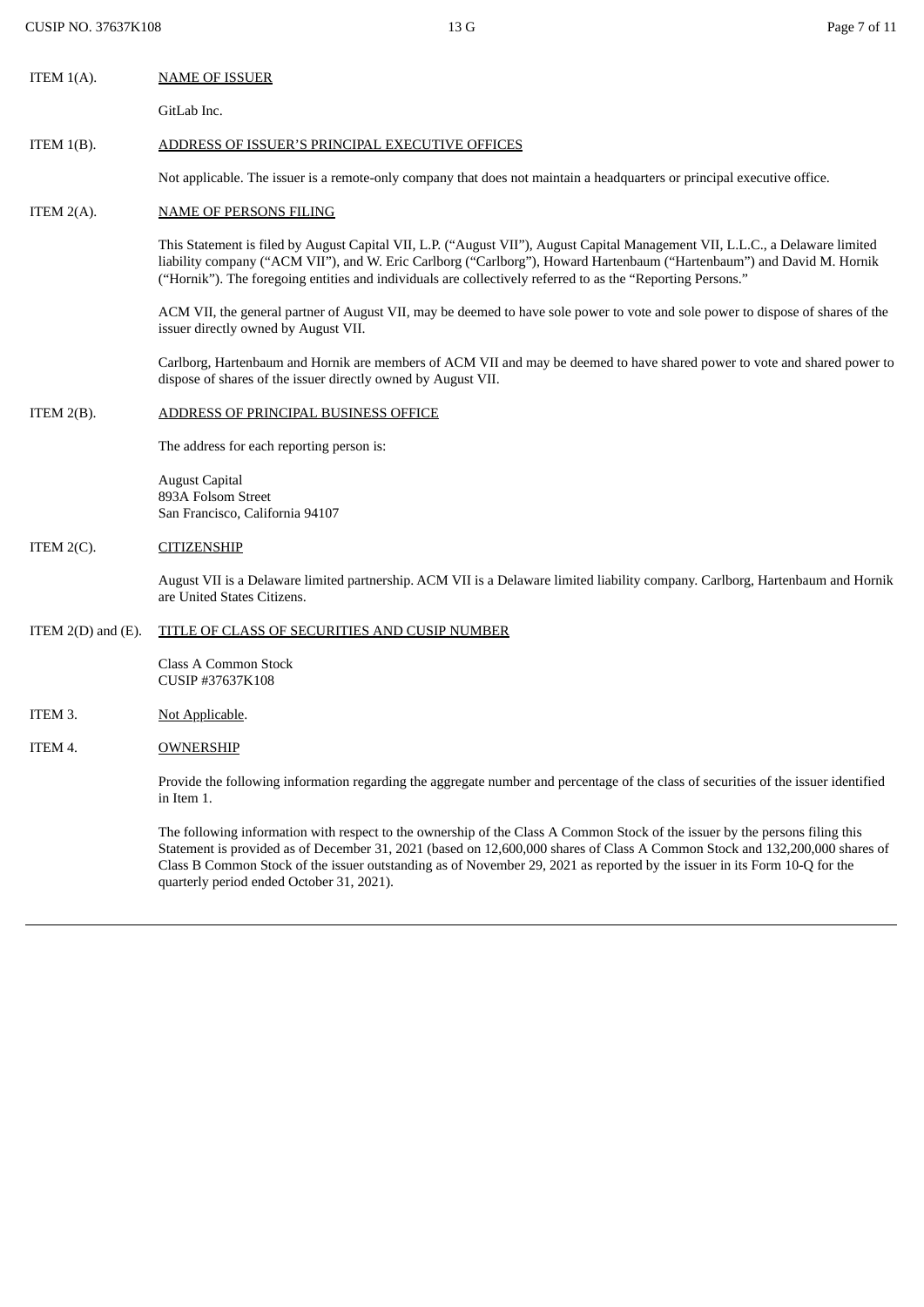(a) Amount beneficially owned:

See Row 9 of cover page for each Reporting Person.

(b) Percent of Class:

See Row 11 of cover page for each Reporting Person.

- (c) Number of shares as to which such person has:
	- (i) Sole power to vote or to direct the vote:

See Row 5 of cover page for each Reporting Person.

(ii) Shared power to vote or to direct the vote:

See Row 6 of cover page for each Reporting Person.

(iii) Sole power to dispose or to direct the disposition of:

See Row 7 of cover page for each Reporting Person.

(iv) Shared power to dispose or to direct the disposition of:

See Row 8 of cover page for each Reporting Person.

ITEM 5. OWNERSHIP OF FIVE PERCENT OR LESS OF A CLASS

Not applicable.

# ITEM 6. OWNERSHIP OF MORE THAN FIVE PERCENT ON BEHALF OF ANOTHER PERSON

Under certain circumstances set forth in the limited partnership agreement of August VII, and the limited liability company agreement of ACM VII, the general and limited partners or members, as the case may be, of each of such entities may be deemed to have the right to receive dividends from, or the proceeds from, the sale of shares of the issuer owned by each such entity of which they are a partner or member, as the case may be.

ITEM 7. IDENTIFICATION AND CLASSIFICATION OF THE SUBSIDIARY WHICH ACQUIRED THE SECURITY BEING REPORTED ON BY THE PARENT HOLDING COMPANY

Not applicable.

ITEM 8. **IDENTIFICATION AND CLASSIFICATION OF MEMBERS OF THE GROUP** 

Not applicable.

ITEM 9. NOTICE OF DISSOLUTION OF GROUP

Not applicable.

```
ITEM 10. CERTIFICATION
```
Not applicable.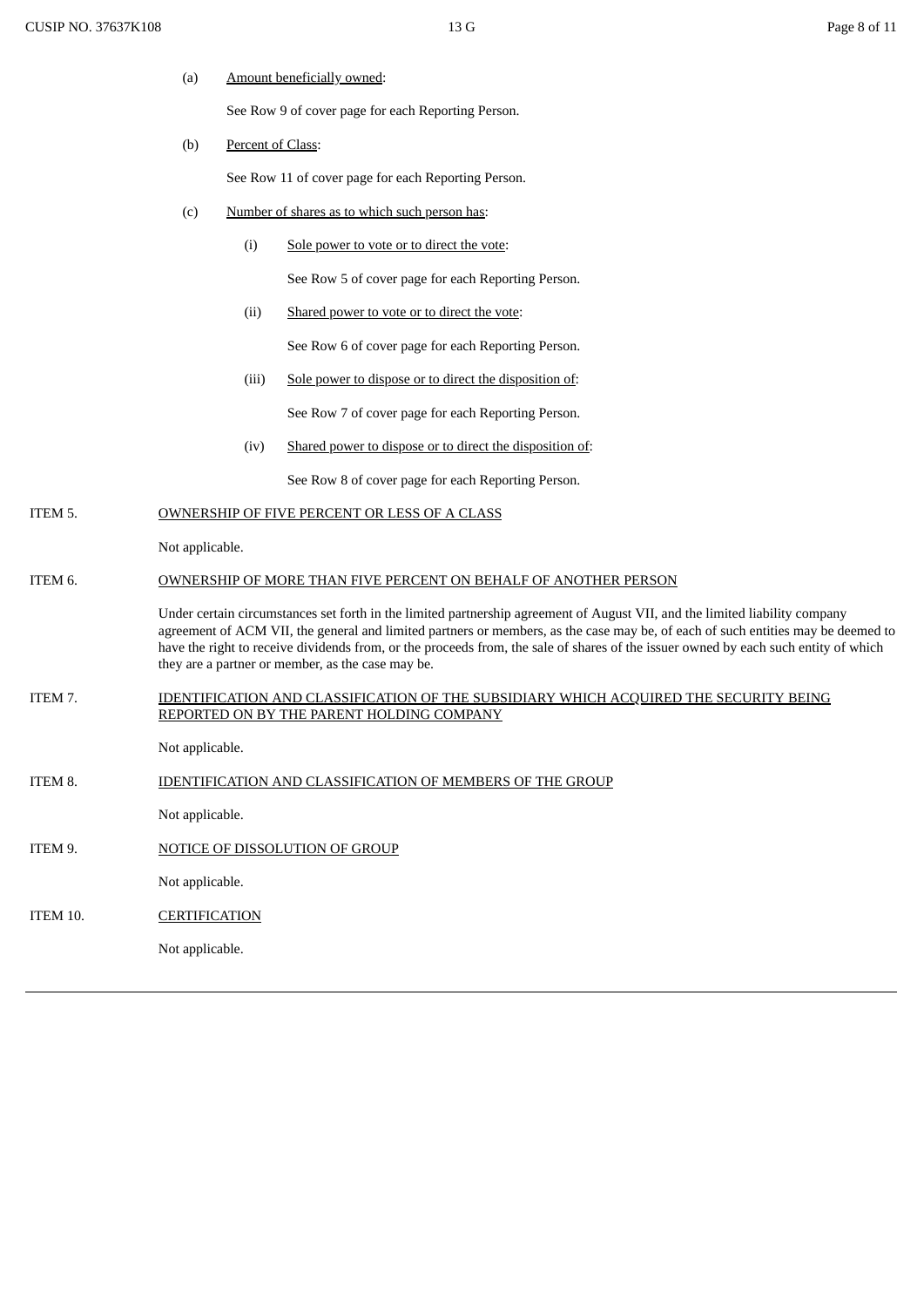## **SIGNATURES**

After reasonable inquiry and to the best of my knowledge and belief, I certify that the information set forth in this statement is true, complete and correct.

Date: February 14, 2022

AUGUST CAPITAL VII, L.P., a Delaware Limited Partnership

AUGUST CAPITAL MANAGEMENT VII, L.L.C., a Delaware Limited Liability Company

By: /s/ Abigail Hipps Abigail Hipps Attorney-in-Fact\*

W. ERIC CARLBORG HOWARD HARTENBAUM DAVID M. HORNIK

By: /s/ Abigail Hipps

Abigail Hipps Attorney-in-Fact \*

\*Signed pursuant to a Power of Attorney already on file with the appropriate agencies.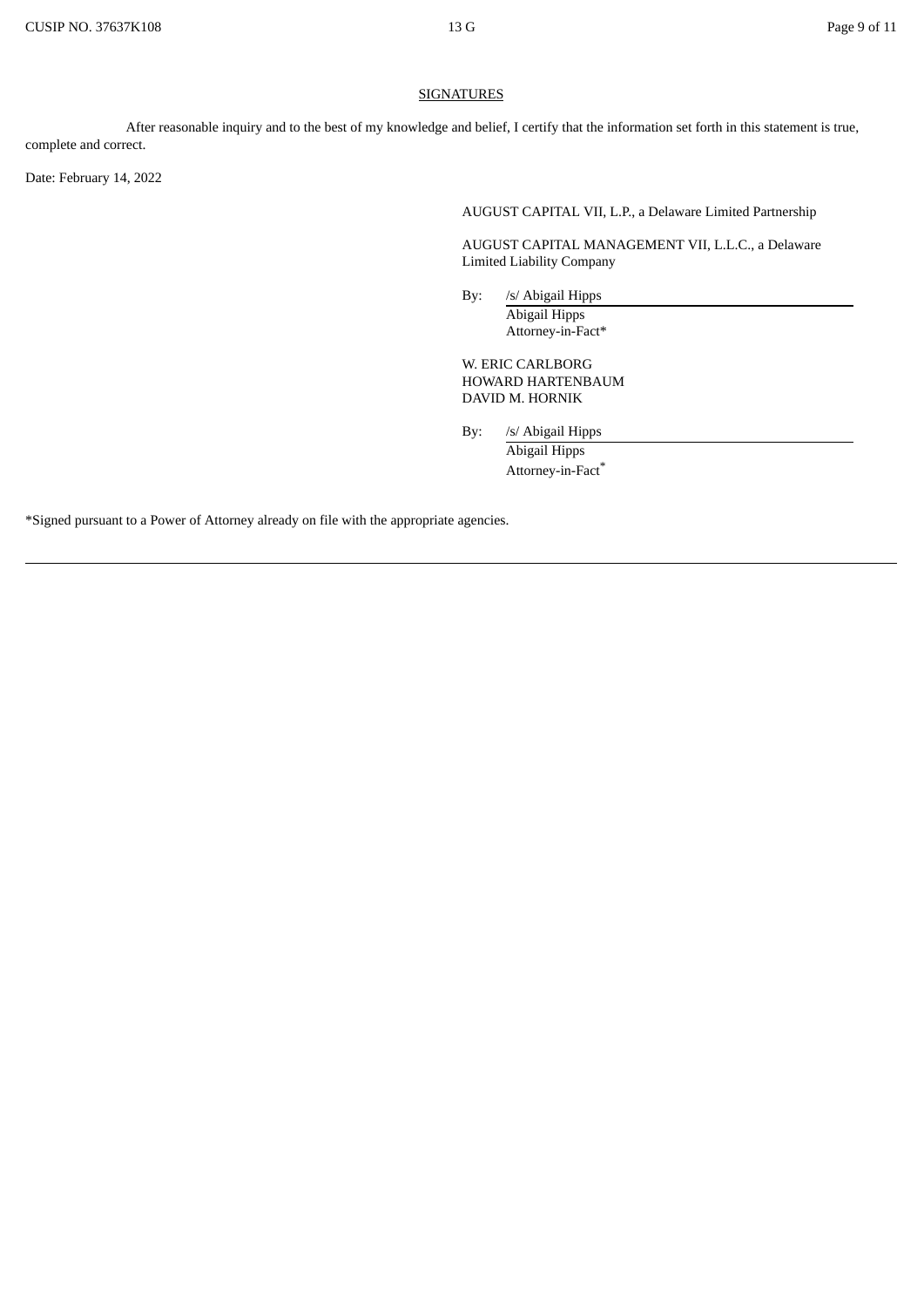# EXHIBIT INDEX

**Exhibit A: [Agreement](#page-10-0) of Joint Filing [11](#page-10-0) 11** 

Found on **Sequentially** Exhibit Numbered Page